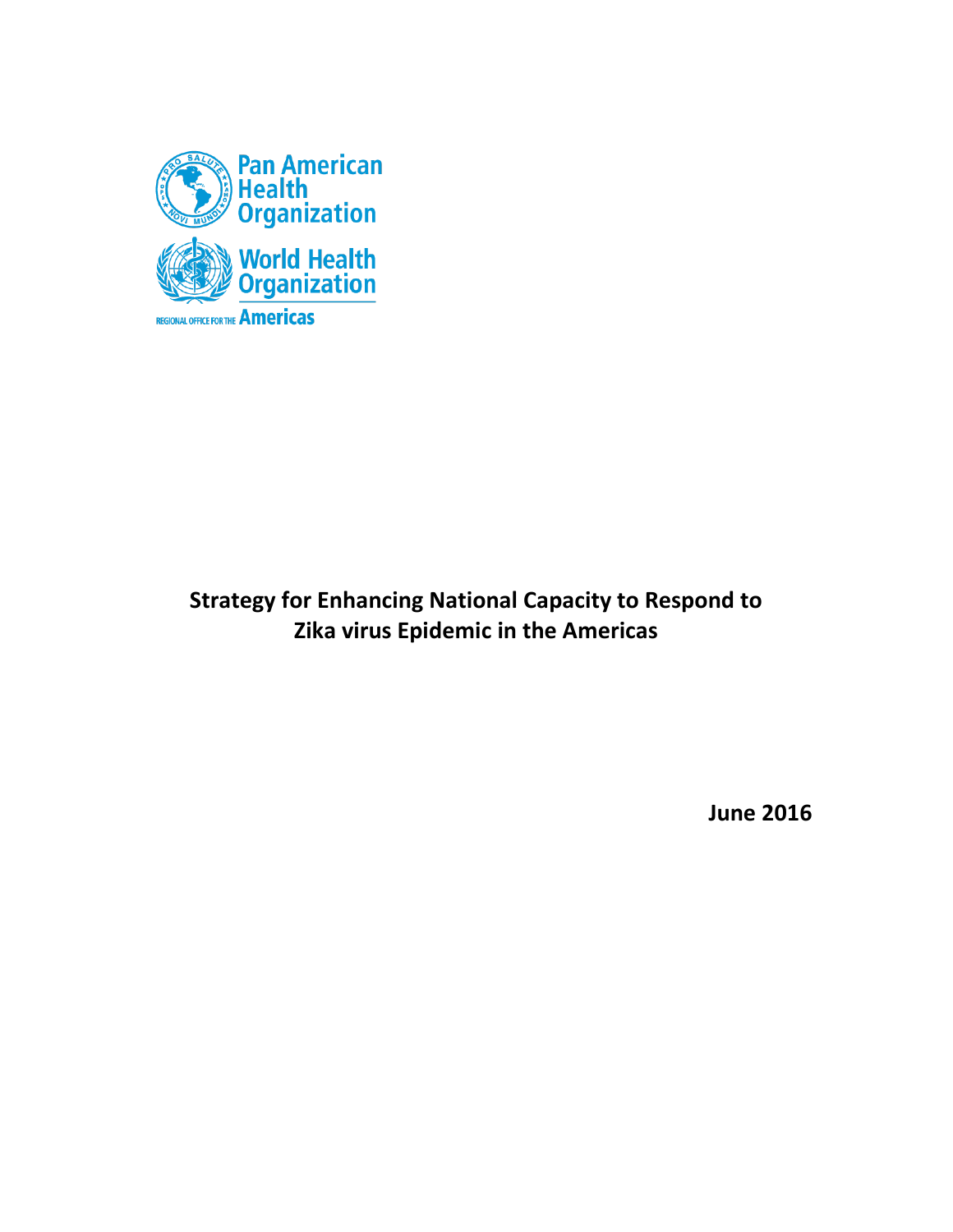### **Introduction**

This document outlines the strategy of the Pan American Health Organization, Regional Office of the World Health Organization (PAHO/WHO) for the enhancement of technical cooperation to Member States in light of the rapid regional dissemination of Zika virus since November 2015. This technical cooperation builds on ongoing efforts to strengthen the detection, prevention, and response to arboviral illnesses.

## **Background**

Zika virus is an emerging viral disease that is transmitted through the bite of an infected mosquito, primarily *Aedes aegypti* that also transmits chikungunya, dengue and yellow fever. *Aedes* mosquitoes are present in all Member States of the Americas except Canada and continental Chile.

Autochthonous circulation of Zika virus (ZIKV) in the Americas was first confirmed in February of 2014 on Easter Island, Chile. In May 2015, the first autochthonous cases of Zika virus in Brazil were confirmed.

As of 29 January 2016, 25 countries and territories in the Americas were reporting local transmission of Zika virus, including Barbados, Bolivia, Brazil, Colombia, Costa Rica, Curacao, Dominican Republic, Ecuador, El Salvador, French Guiana, Guatemala, Guadeloupe, Guyana, Haiti, Honduras, Martinique, Nicaragua, Mexico, Panama, Paraguay, Puerto Rico, Saint Martin, Suriname, US Virgin Islands, and Venezuela.

It is likely that Zika virus will continue to spread and will likely reach all countries and territories of the Americas where *Aedes* mosquitoes are found.

In October 2015, Brazil public health authorities detected an unusual increase in microcephaly cases in public and private healthcare facilities in Pernambuco state, Northeast Brazil. As of 23 January, 4,180 suspected cases of microcephaly potentially linked to Zika virus have been reported.

In addition, an increase in Guillain-Barré Syndrome (GBS) has been observed in Brazil, Colombia, El Salvador, Martinique and Suriname.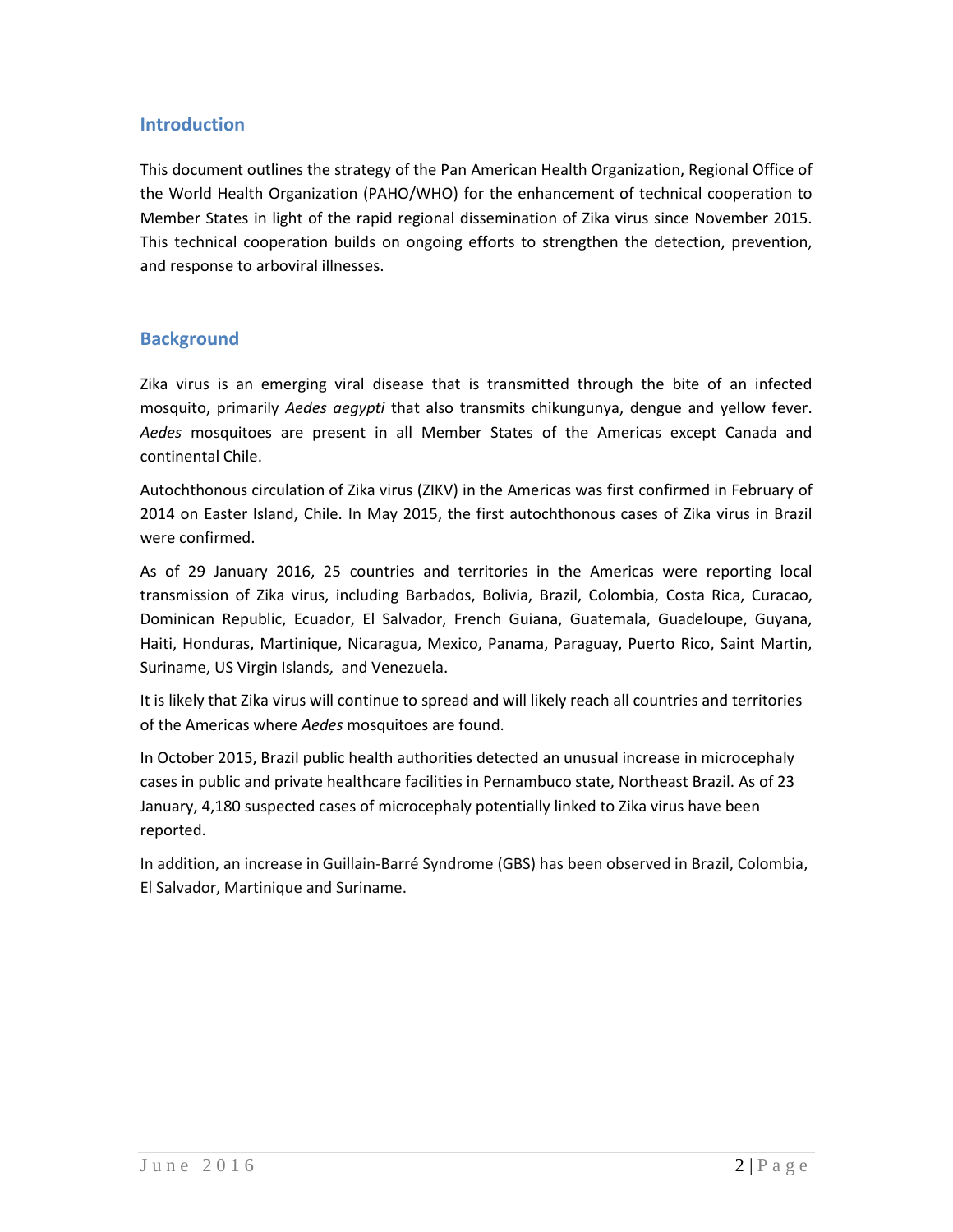## **PAHO Incident Management System for Zika Virus**

Given the rapid dissemination of Zika virus in the Region of the Americas as well as the detection of severe outcomes potentially related to Zika virus infection, PAHO Director, Dr. Carissa Etienne activated PAHO/WHO's Incident Management System on 8 December 2015 in order to make the best possible use of the expertise of the PAHO Secretariat in expediting the support to Member States.

Dr. Sylvain Aldighieri, Unit Chief, IHR, Epidemic Alert and Response unit within the Department of Communicable Diseases and Health Analysis has been appointed the Incident Manager (IM) for the response to the Zika virus. Dr**.** Marcos Espinal, Director of Department of Communicable Diseases and Health Analysis, continues his role as spokesperson for the event. In addition, the incident management structure includes the following areas and roles:

#### **Communicable Diseases and Health Analysis Department**:

- Information sharing and development of information products such as technical documents (fact sheets, situation reports) and the *Epidemiological Alerts*;
- Providing guidance on matters related to *Travel & Health*, mass gatherings, and functioning of IHR-related structures such as the Emergency Committee;
- Providing technical cooperation on Event Based Surveillance;
- Surveillance of microcephaly and other congenital anomalies possibly associated with ZIKV infection during pregnancy;
- Development of clinical case definition for Zika virus, chikungunya and dengue infections, to allow adequate clinical management and, secondarily, proper case notification;
- Clinical surveillance of severe neurological syndromes;
- Coordination of WHO Collaborating Centers network for laboratory training and provision of reagents;
- Technical support to vector control activities and insecticide resistance monitoring;
- Technical support to country requisitions for procurement of insecticides done through PAHO's Strategic Fund;
- Technical cooperation on risk communication to Ministries of Health;
- Development of a research agenda and direct technical support to studies;
- Provision of a stock of immunoglobulin for treatment of Guillain-Barre Syndrome for emergency requirements.

#### **Family, Gender, and Life Course Department**:

- Considerations and recommendations for pregnant women;
- Guidance for microcephaly and other congenital anomalies surveillance';
- Recommendations for clinical management and follow-up for infants with microcephaly.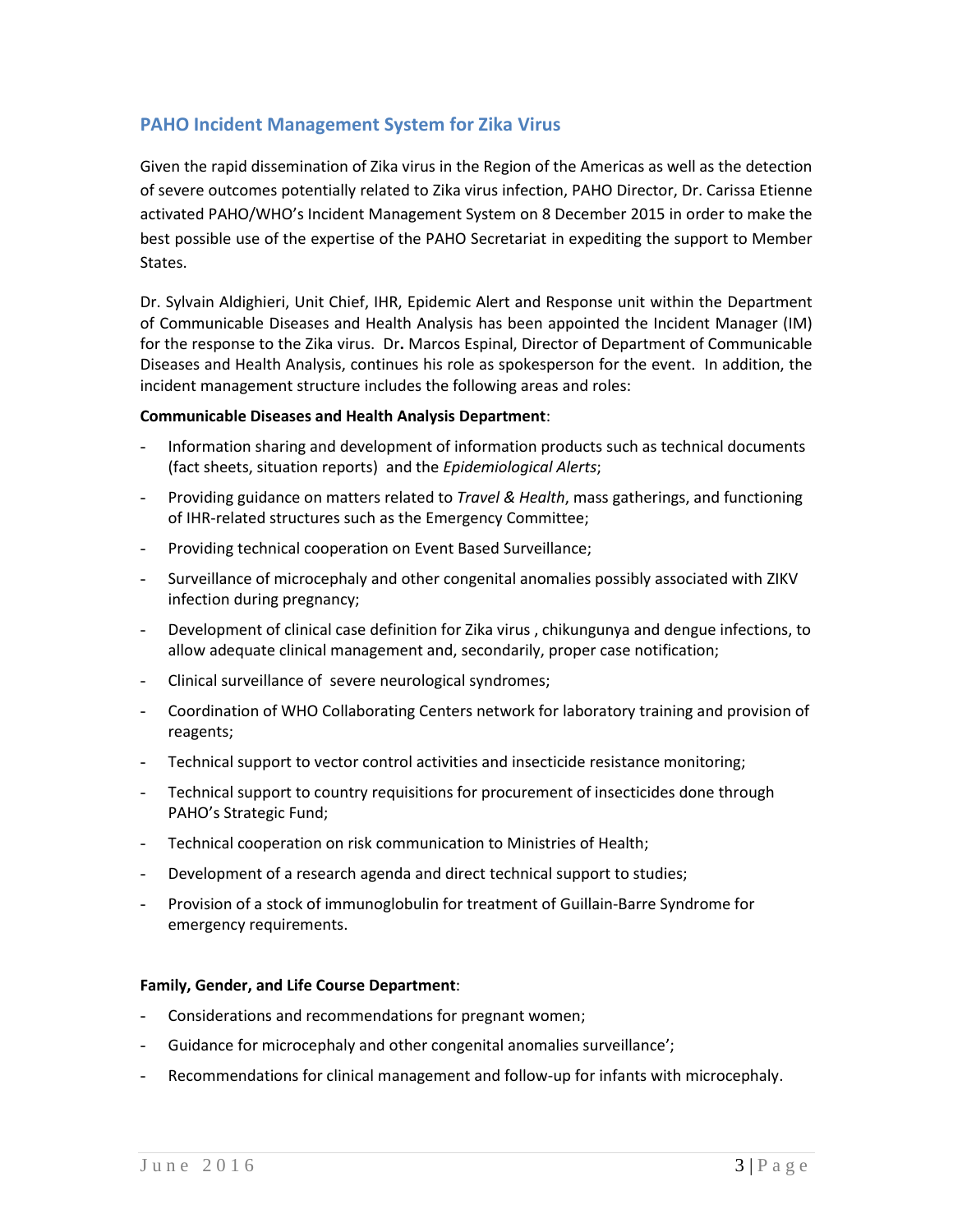#### **Emergency, Preparedness and Disaster Relief Department:**

- Management of Emergency Operations Center, human resources' mobilization;
- Health cluster and inter-cluster coordination, facilitating information-sharing and coordinating activities;
- Logistics acquisition, storage and distribution of essential products for Zika virus outbreak response.

#### **Health Systems and Services Department**:

- Preparedness of health facilities for triage and management of ZIKV infected patients (mild disease);
- Ensure availability of health products / medicines for treatment of severe cases or autoimmune complicationsof Zika virus infections;
- Develop country guidance to provide adequate and integral care to an unexpected increase of microcephaly infants;

#### **Communications Department**:

Coordination with media, website and other communication materials.

#### **External Relations, Partnerships, and Resource Mobilization Department**

Resource mobilization.

## **PAHO Strategy for Enhancing National Capacity to Respond to Zika virus Epidemic in the Americas**

As described in figure 1, PAHO strategy is based on three objectives:

- 1. Detect introduction of the virus in a timely manner and monitor the evolving epidemic including the detection of rare and severe outcomes associated with the virus.
- 2. Reduce the risk posed by high vector density thus minimizing opportunities for transmission.
- 3. Provide tools and guidance for adequate response management, including appropriate handling of cases, preparing facilities and healthcare workers for surges in demand of specialized care, minimize the risk for atypical / severe ZIKV infection related consequences, building on existing capacity in risk communication and mass gatherings.

In addition, there is a cross cutting objective to develop a regional research agenda on ZIKV that identifies and prioritizes current gaps in knowledge that should be addressed to guide evidencebased, public health interventions.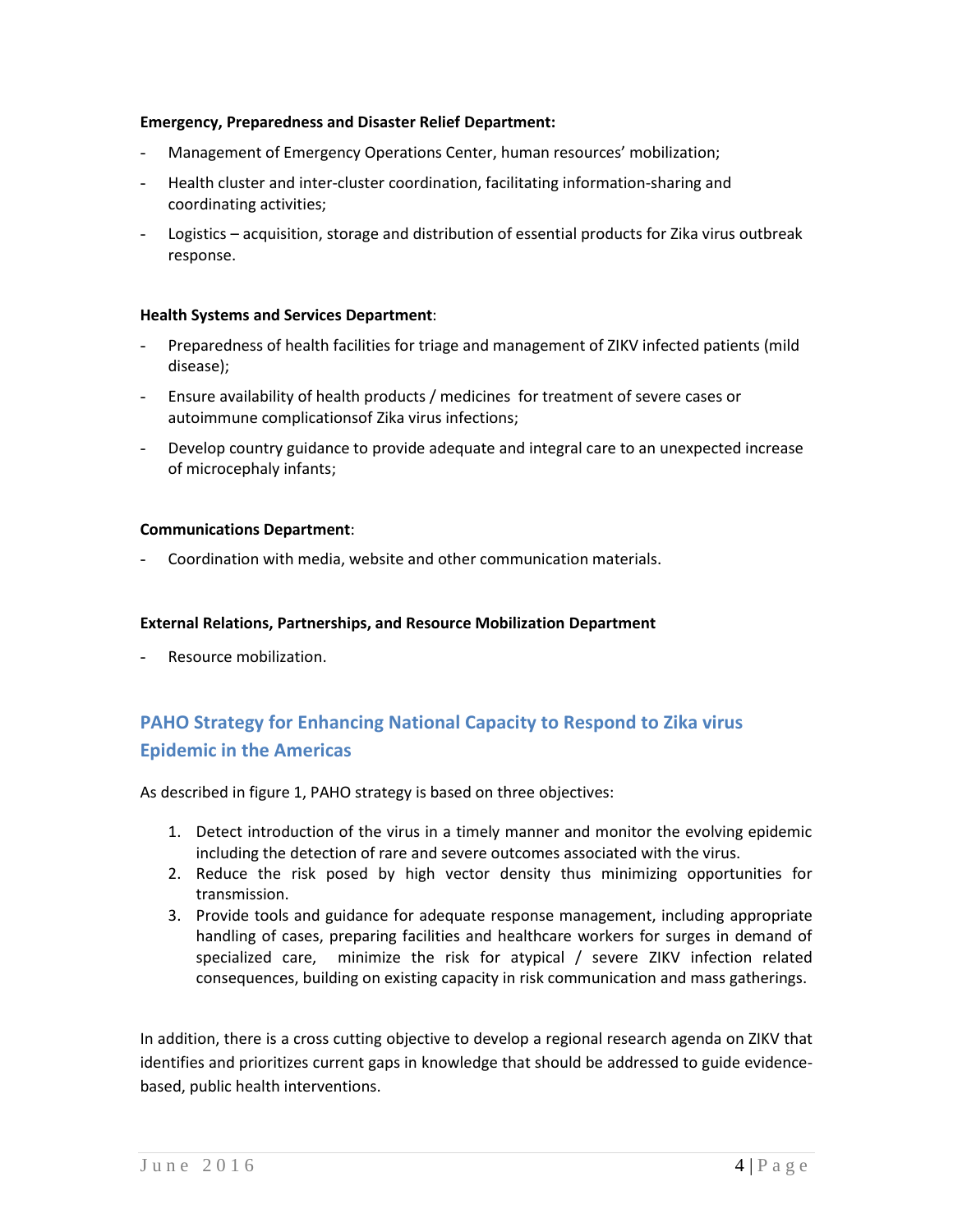#### Figure 1: PAHO Strategy to respond to Zika virus



#### **Key activities by objectives**

**Objective 1:** Detect introduction of the virus in a timely manner and monitor the evolving epidemic including the detection of rare and severe outcomes associated with the virus.

#### **Key activities**

- Provide guidance to Member States on surveillance of complications of Zika virus infection and sequelae;
- Support Member States in the implementation of an integrated arbovirus surveillance;
- Disseminate information of the evolving epidemic and its consequences and sequelae in the Region through IHR channels and dedicated PAHO Zika virus website;
- Enhance laboratory capacity in Member States , including novel serological methods for detection of non-acute infections;
- Support the implementation of event based surveillance as a complement to indicator based surveillance.

**Objective 2:** Reduce the risk posed by high vector density thus minimizing opportunities for transmission.

#### **Key activities**

- Expansion of integrated vector management strategy to improve effectiveness and efficiency of current vector control programs;
- Continue to strengthen surveillance of insecticide resistance and vector infestation to guide evidence based vector control activities;
- Communicate timely, accurate information on Zika virus, addressing public health concerns,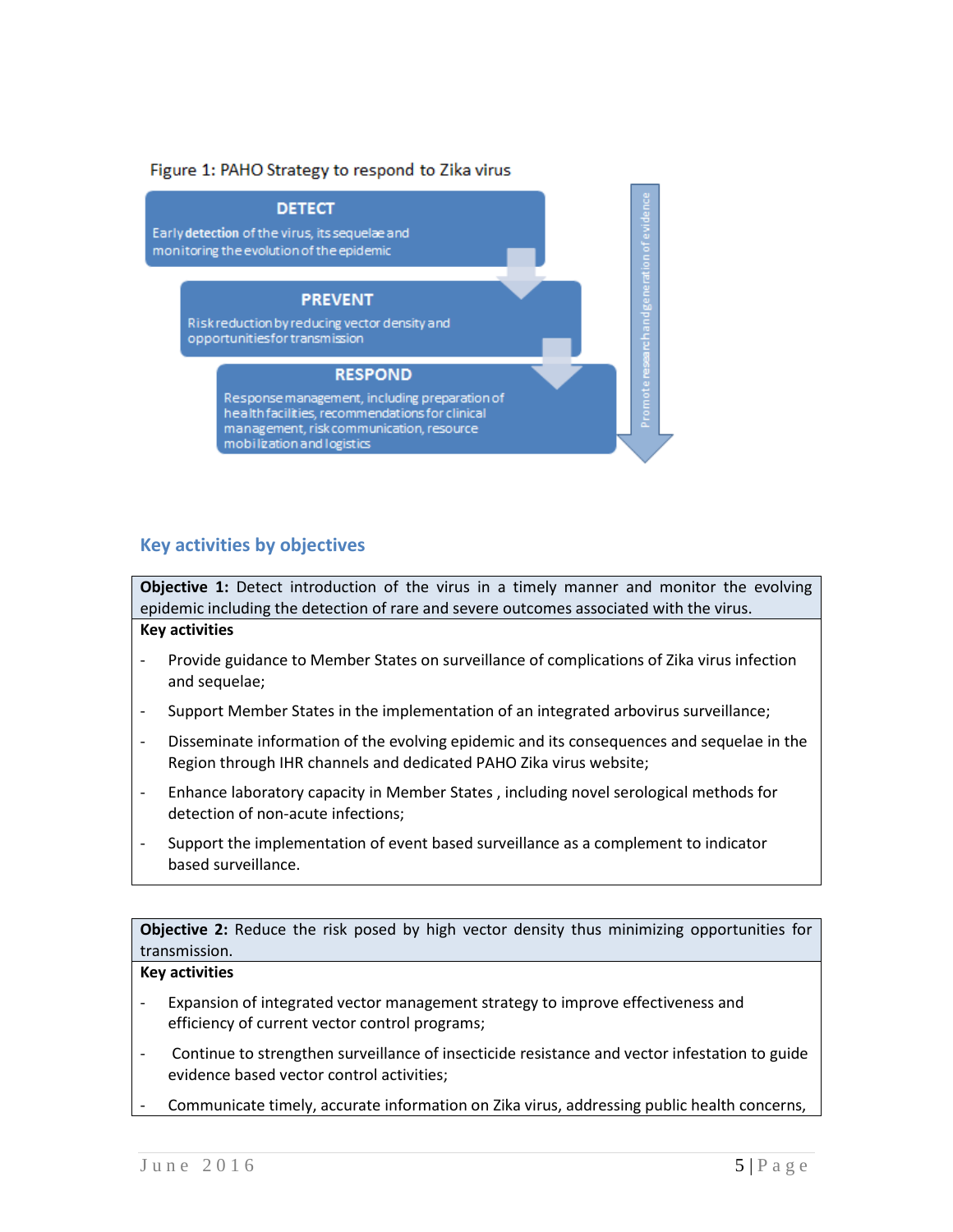and providing information that the population needs regarding possible health problems related to this disease;

- Continue encouraging changes in individual behavior and community participation, in order to control the vector and its domestic breeding sites. Improve collaboration within the health sector and with other sectors to promote a coordinated response and strengthen vector control activities;
- Support the purchase of insecticides (larvicides/adulticides) and personal protective equipment for vector control officers.

**Objective 3:** Support the response to the event, providing tools and guidance for adequate response management, including appropriate handling of cases, preparing facilities and healthcare workers for surges in demand of specialized care, resource mobilization and building on existing capacity in risk communication.

#### **Key activities**

- Provide guidance to Member States on case management of GBS, Zika virus infection among pregnant women, and cases of microcephaly or other neurological anomalies;
- Develop tools for triage of suspected Zika, chikungunya and dengue cases;
- Support Member States in the preparation of healthcare network and facilities to assist in the provision of specialized care;
- In close collaboration with relevant international agencies and partners, provide advice to Member States on measures related to travelers, conveyances, points of entry, trade, etc.
- Provide support to Member States, and Brazil in particular, regarding the measures to be adopted in relation to the Rio 2016 Olympics;
- Support Member States in the strengthening of birth defects surveillance (focused in microcephaly) and to design and implement comprehensive health services for the affected infants;
- Provide guidance to Member States in order to strengthen antenatal care services for ensuring adequate clinical management / support of pregnant women with rash??
- Support the provision of essential medicines and products for management of complicated Zika cases;
- Create and maintain an emergency stock of essential products for complicated cases;
- Integration of vector control activities in the context of response to other emergencies, such as floods;
- Capacity building on risk communication, developing tools and providing training.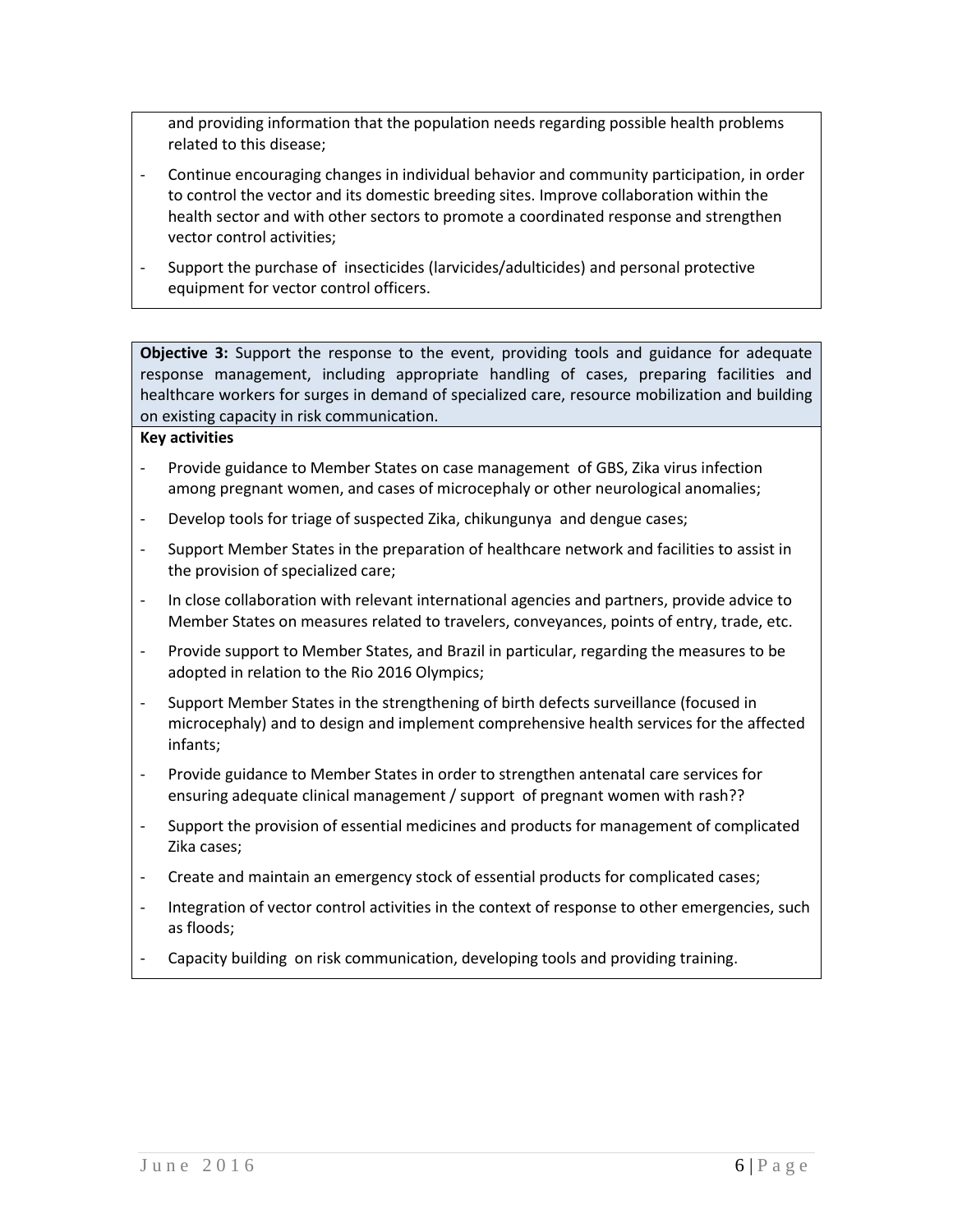**Cross-cutting objective:** Promote the development of a **research** and generation of evidence

#### **Key activities**

- Convene key researchers and public health practitioners working on ZIKV to define a *Regional Research Agenda* that identifies and prioritizes current gaps in research to address the public health threat posed by Zika virus;
- Develop a Regional Research Agenda as a call for action on priority issues and to be used as a tool to mobilize the required resources;
- Facilitate the revision and implementation of epidemiological and entomological studies based on identified needs;
- Facilitate the development of material transfer agreements to expedite sharing of biological specimen in a transparent and equitable manner;
- Establish mechanisms for expedited information-sharing related to the research agenda, including addressing issues around data ownership and intellectual property;
- Promote South-South research collaborative projects and transfer of technology;
- Develop an inventory / data base of ongoing research projects to monitor the coverage of relevant public health topics (i.e. risk of development of congenital Zika, risks and prognosis factors for GBS).